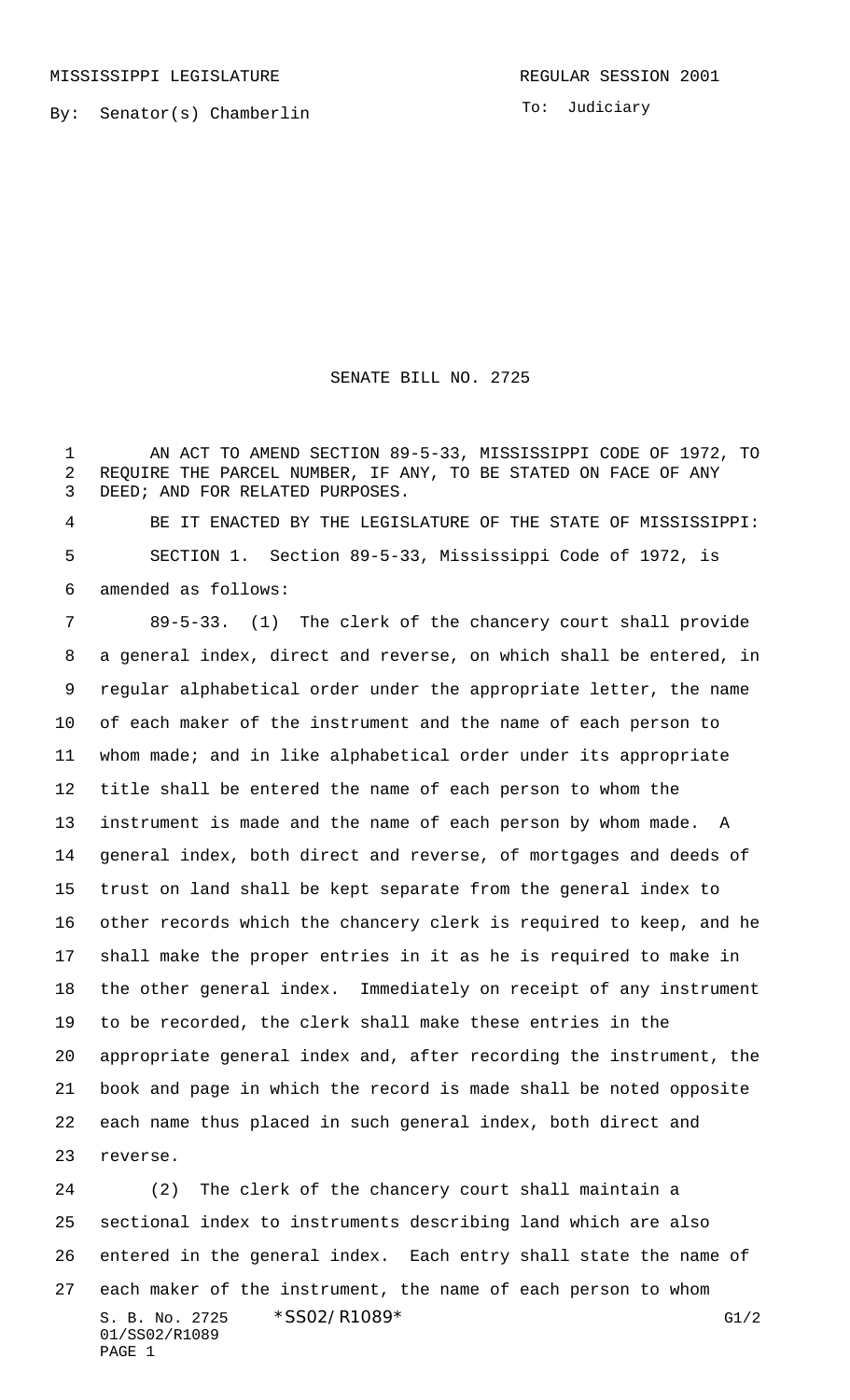made, and the date, type of instrument and the appropriate reference where recorded. Opposite each such entry, the sectional index shall indicate the location of the land described in the instrument (a) by quarter section or governmental lot or other applicable subdivision of each section, township and range established by governmental survey, or (b) by lot number for platted subdivisions, official surveys, and unofficial subdivisions and surveys commonly in use. The clerk may elect to keep the sectional index by quarter-quarter section rather than by the quarter section, but shall not require a preparer's indexing instruction to describe the quarter-quarter section. Except as otherwise provided in this section, every instrument describing land and required to be entered in the general index shall also be entered in the sectional index. In the event of conflict between the general and the sectional indices, the notice imparted by the general index shall prevail except to the extent the land is described by lot number for platted subdivisions, official surveys and unofficial subdivisions and surveys commonly in use, the sectional index shall prevail.

S. B. No. 2725 \*SS02/R1089\* 01/SS02/R1089 PAGE 2 (3) Every surveyor or other person who prepares a legal description of land or who prepares an instrument utilizing an existing description shall (except as herein provided) include an indexing instruction which shall state the section, township and range and one or more quarter sections or governmental lots or other applicable subdivisions of each section in which the land is located. The preparer, at his option, may elect to note the quarter-quarter section in which the land is located, but shall not be required to do so. However, if the section or quarter sections or governmental lots or other applicable subdivisions of the section cannot feasibly be determined by such survey or other person, the indexing instruction shall contain a statement to that effect and shall then state all of the sections and quarter sections or governmental lots or other applicable subdivisions of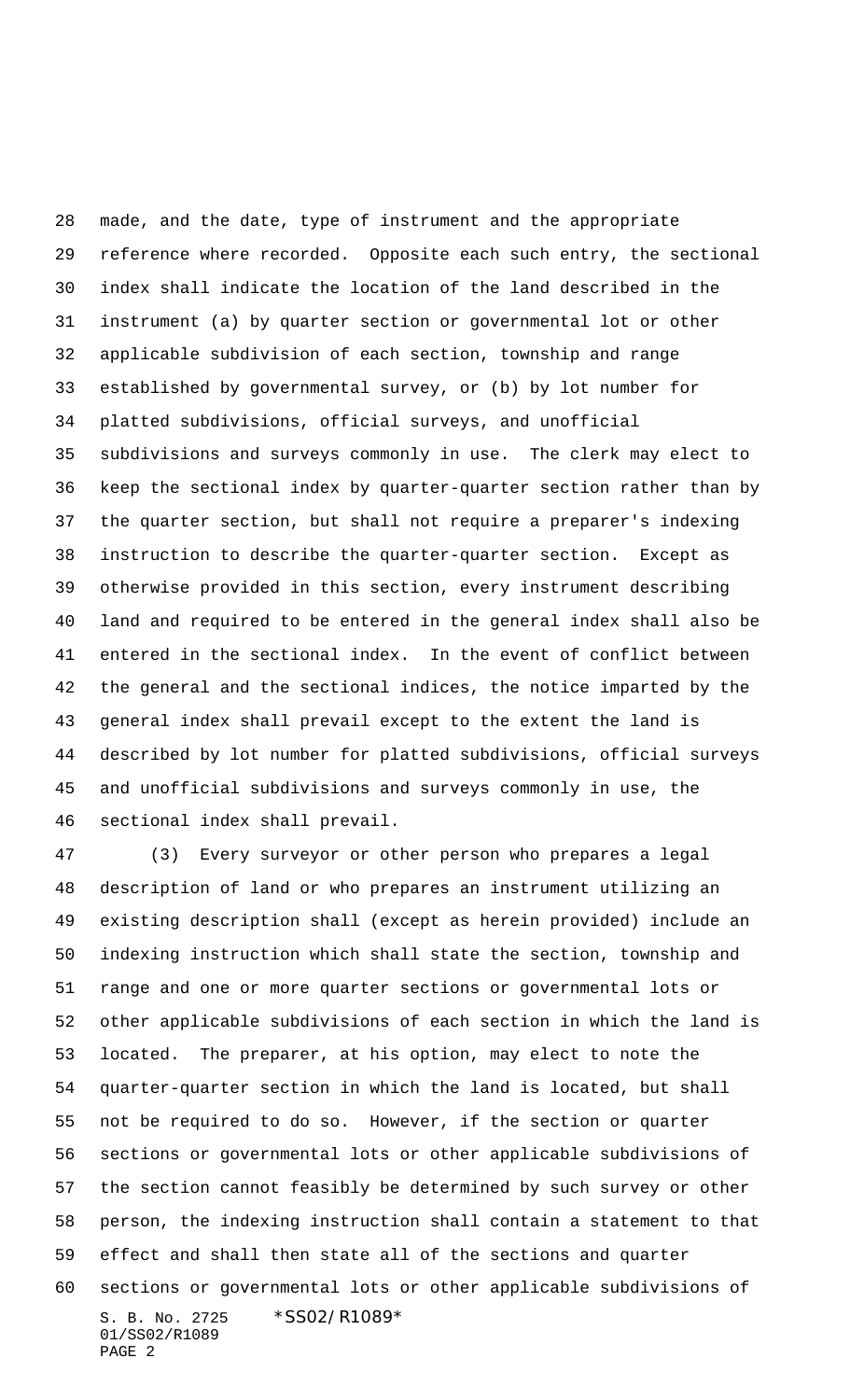the section in which the described land could possibly be located. The indexing instruction shall be distinctly set apart in the instrument so as to be readily apparent to the chancery clerk. A chancery clerk shall refuse to accept delivery of an instrument which does not contain the indexing instruction required in this section unless the instrument otherwise discloses the information required to be included in an indexing instruction. To be accepted for recording, an instrument shall state the name, address and telephone number of the person, entity or firm preparing it; if a parcel number has been assigned to the piece of property, it shall be stated, and in the event only a portion of the parcel has been sold, the parent parcel number shall be stated unless a new parcel number has been assigned. The fact that the indexing instruction or preparer information may be omitted, incorrect, incomplete or false shall not invalidate the instrument or the filing thereof for record. The chancery clerk shall enter the instrument in the sectional index according to the indexing instruction, or equivalent information if accepted for filing without an indexing instruction, and shall make no entries under any other quarter sections or governmental lots or subdivisions of the section. Notwithstanding the foregoing, the following kinds of instruments shall be indexed as stated:

 (a) Instruments describing land by reference to officially platted subdivisions or to official surveys or to unofficial subdivisions and surveys commonly in use will not require an indexing instruction and shall be indexed in the general index and the sectional index for such subdivision or survey without further requirement.

S. B. No. 2725 \*SS02/R1089\* 01/SS02/R1089 PAGE 3 (b) Instruments describing land or interests in land solely by reference to previously recorded instruments or affecting previously recorded instruments shall not require an indexing instruction and need not be entered in the sectional index but shall be entered in the general index and noted on the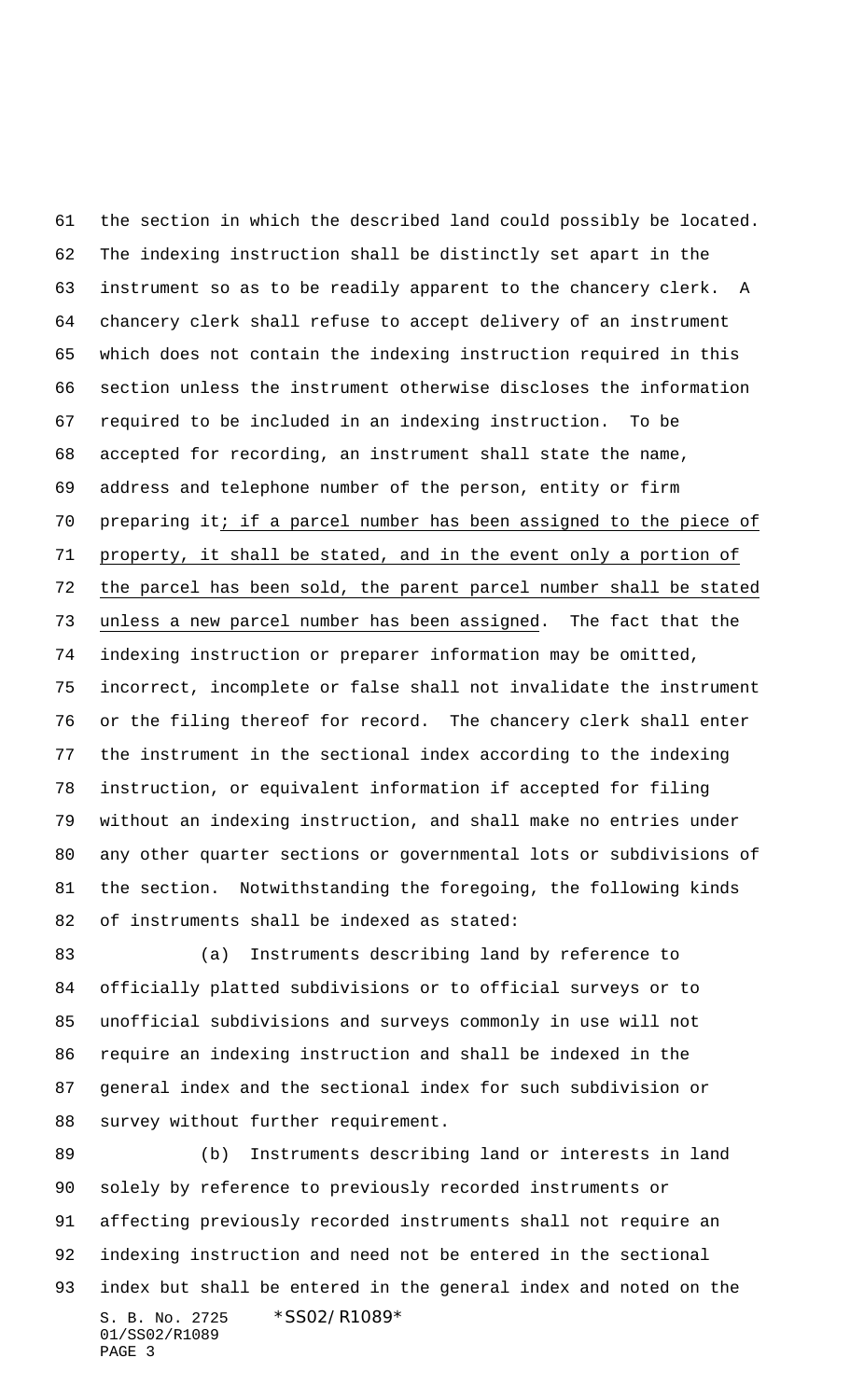margin of the previously recorded instrument. Instruments describing land or interests in land by specific description of certain parcels and, for other parcels, by reference to previously recorded instruments, shall be entered in the sectional index according to the indexing instruction for the specific description and also noted on the margin of the previously recorded instrument, in addition to the general index.

 (c) Instruments containing blanket descriptions of all land within a stated geographic area without specific description shall be entered in a separate part of the sectional index or in an index of indefinite records or an index of blanket conveyances in addition to the general index.

 (d) Instruments describing land in irregular sections (all or any part of a section not capable of being divided into quarter sections for indexing purposes) shall be entered in the general index and in an appropriate sectional index maintained by the chancery clerk. The indexing instruction, however, shall be proper and complete if it states no more than the number of the irregular section or sections in which the land is located or, as above provided, in which the land could possibly be located. When an instrument describes land within an irregular section according to officially platted subdivisions or to official surveys or to unofficial subdivisions or surveys commonly in use, it shall be indexed in the sectional index for such subdivisions or surveys.

 (4) When an instrument has been restored to service from microfilm or other archived record, the chancery clerk shall enter a notation on the margin stating that it is a substituted record and stating the date on which it was restored to service. Such marginal notation shall then constitute notice that the general index must be examined for instruments filed prior to such date which may have been noted on the margin of the original record but do not appear on the margin of the restored record.

S. B. No. 2725 \*SS02/R1089\* 01/SS02/R1089 PAGE 4